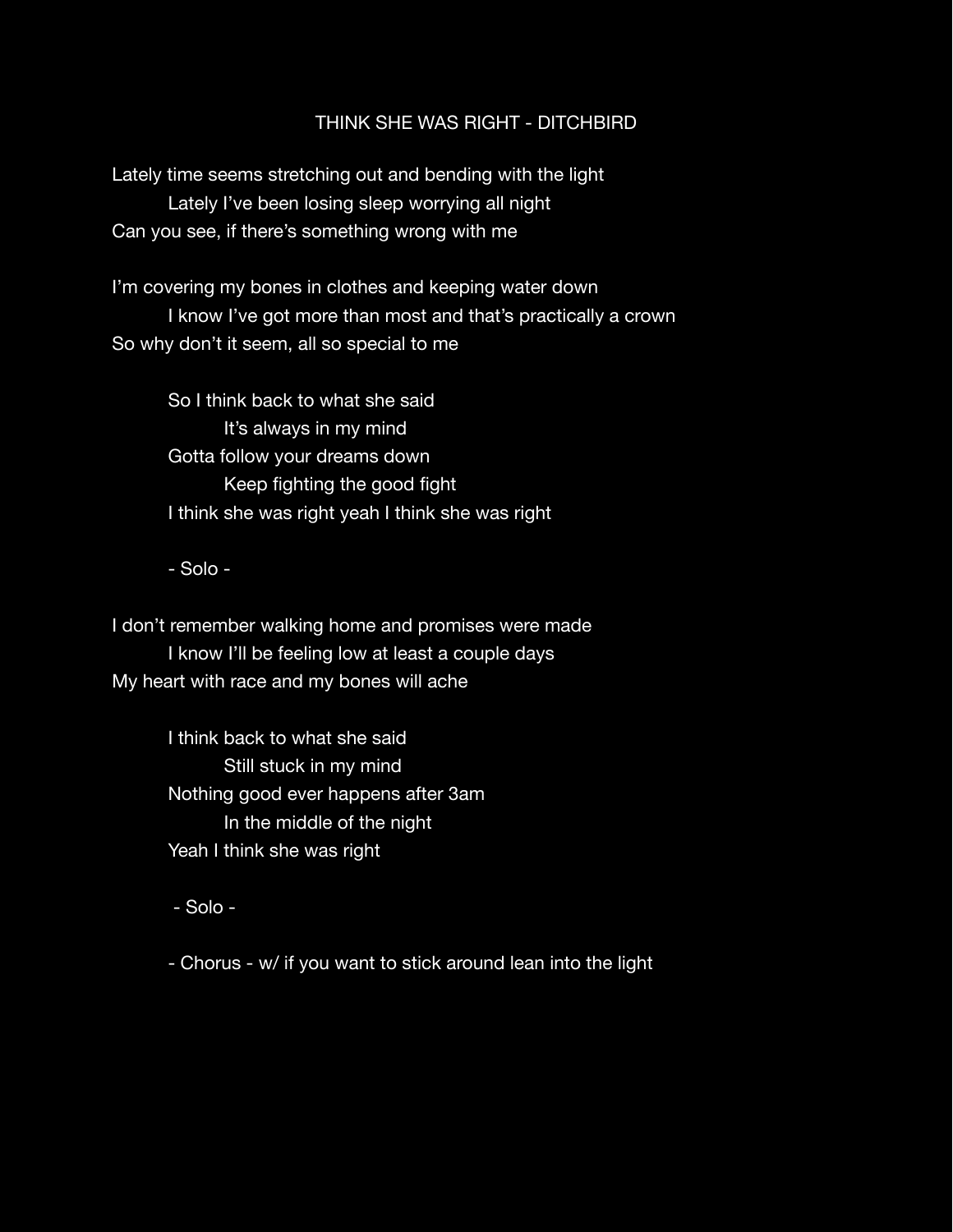#### BETTER THAN NOTHING - DITCHBIRD

See the road run for miles each way Does it give you peace or anxiety If you're looking for a place to run or a place to stay Just take me with you when you go

This town is crazy with pay to play But don't scratch your board up they'll call you a fake Down to the bricks holding this whole house up straight You're gonna get just what you pay

> It's the same old lie but it sounds brand new Gotta play loud or you won't be cool Give em finger guns and a hallelu Cuz it still seems better than nothin

Lets split a sixer of cider

Watch pale light shine through the trees Let our heals lift lighter Till daylight dawns down on you and me

Father son and Holy Ghost Miracle face in a slice of toast Make sure to keep your enemies close Else they'll slip away

- Chorus - w/ modern style of beat up shoes

 Take me with you when you go Take me with you when you go

- Chorus - w/ wanna be a star then you gotta be blue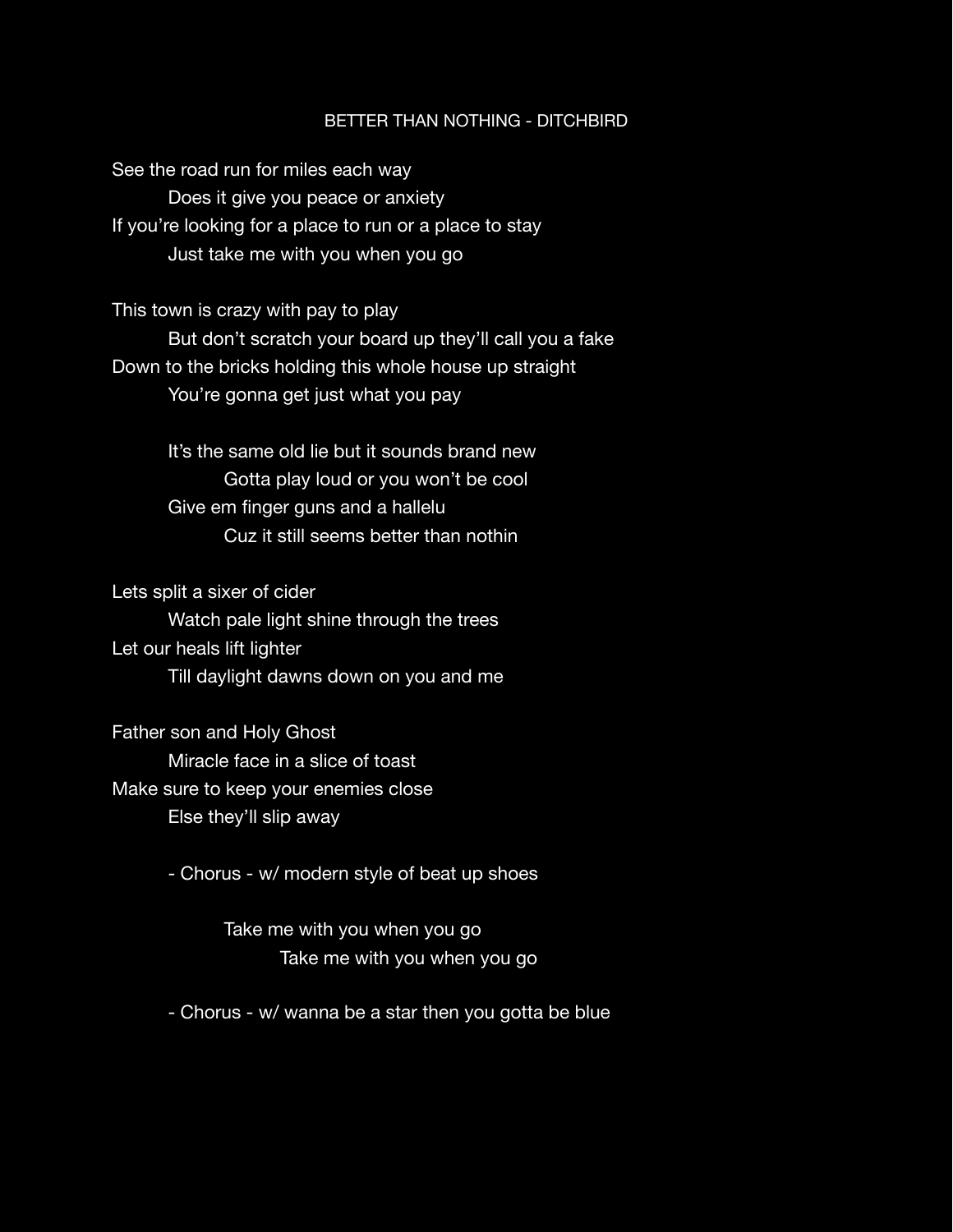# HEADS UP - DITCHBIRD

Thank you for giving me a heads up but you could be a little less honest I really thought you wanted it and I wish you did cuz I just bought it How am I gonna hawk it now that it's scratched and rough That's not your problem I know it and thanks for the heads up

Been going kinda hard for a little while Pumping out arena rock bedroom style Recorded straight to my iPhone in graphite red Gonna tour to that cafe in Omaha again

Sure I thought the new song was pretty cool Clever way of marrying words and rhyme If I can sell a million babe I'll buy us a pool But I guess the drums are a little out of time

> Thank you for the heads up Thank you for the heads up

I can sleep in the back of the inside Of my brand new used up Pontiac Vibe Gotta make room for my Marshall stack A guitar and then I'm fine

Gonna take it to the big city Change my clothes and cut my hair Best way to win is staying busy Oh, the front tires don't hold air

- Chorus -

 Please watch over the dog, my little guy Maybe I should just stay home, leaving him makes me want to cry

- Solo -
- Chorus-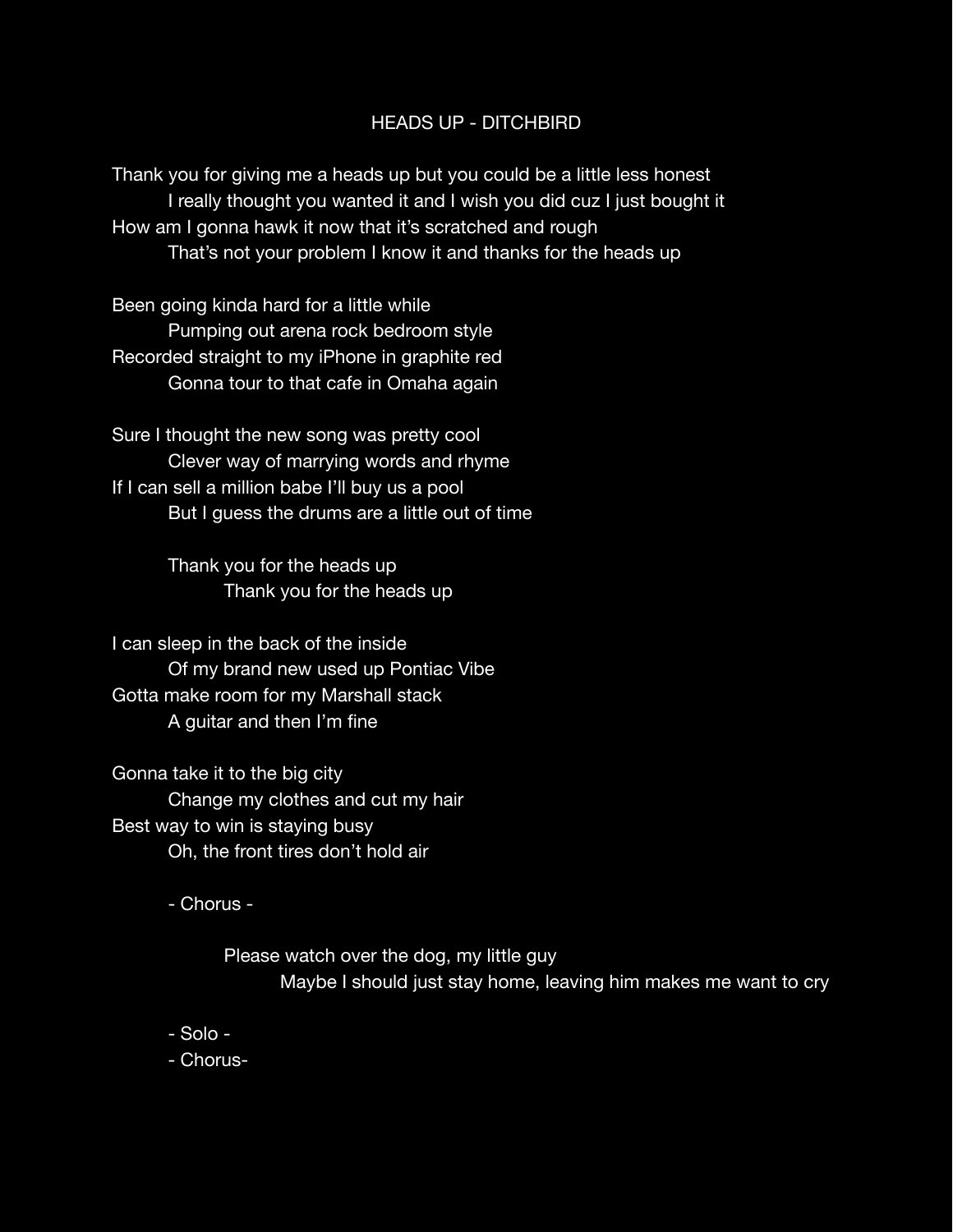# SOME DREAMS - DITCHBIRD

Feels like a loss of gravity I'm lost on you and you're lost on me Lately I've been sleeping in For no good reason other than

> Some dreams Don't want to let go Some dreams You wanna take slow

Now I'm wide awake still covered in Seems my first mistake was listening To her sweet song so far away May it come find me again some day

- Chorus -

 With the evening stretching across the sky And every nerve out on my skin I wanna see you laugh again I wanna see you laugh again

- Chorus -